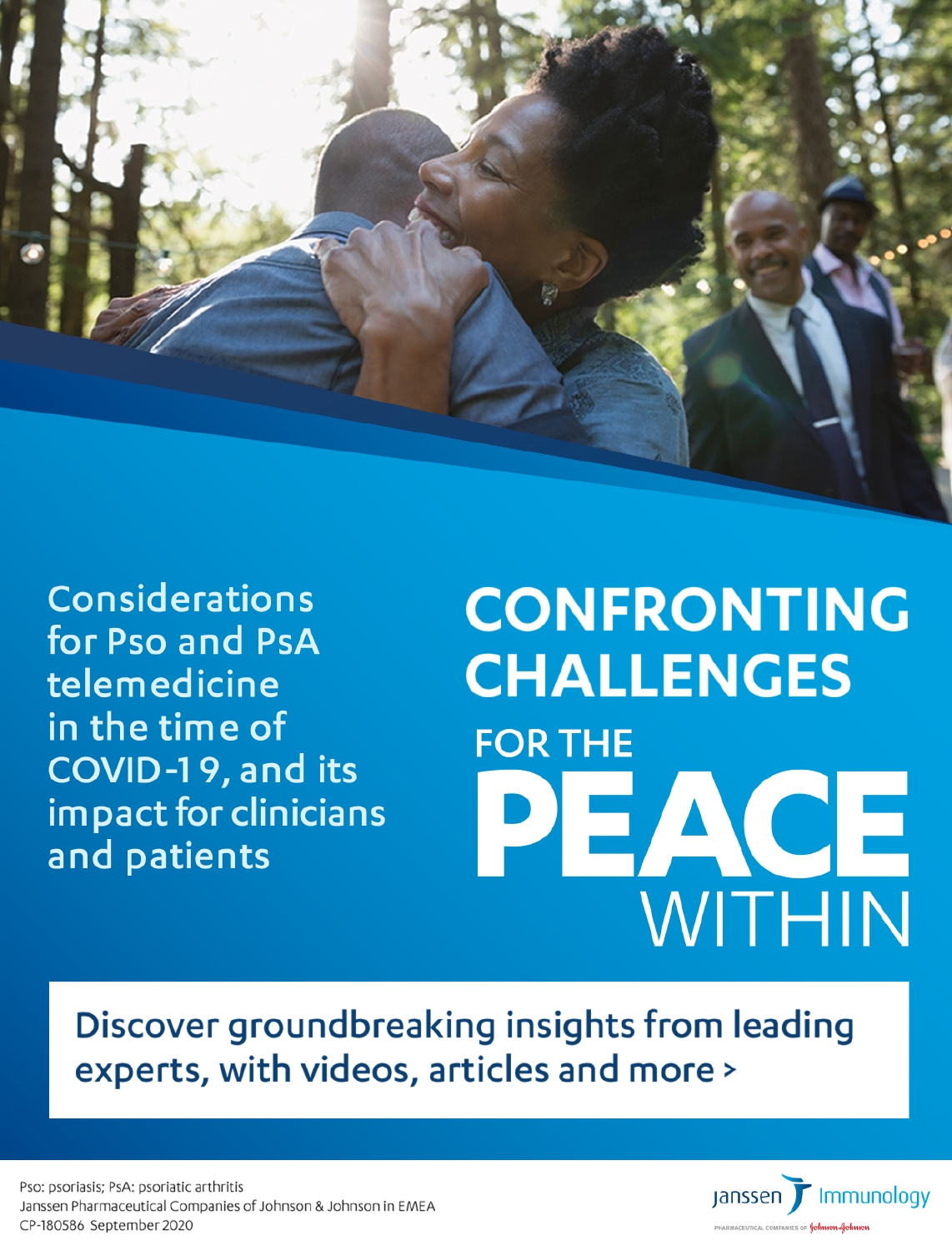Funding sources: none.

M. Kasperkiewicz, $1, *$  $1, *$  **E.** Schmidt,<sup>2,3</sup> J.A. Fairley,<sup>4</sup> P. Joly,<sup>[5](https://orcid.org/0000-0002-5734-0255)</sup> D A.S. Payne,<sup>6</sup> M.L. Yale,<sup>7</sup> D. Zillikens,<sup>2</sup> D.T. Woodley<sup>1</sup>

<sup>1</sup>Department of Dermatology, Keck School of Medicine, University of Southern California, Los Angeles, CA, USA, <sup>2</sup>Department of Dermatology, University of Lübeck, Lübeck, Germany, <sup>3</sup>Lübeck Institute of Experimental Dermatology (LIED), University of Lübeck, Lübeck, Germany, <sup>4</sup>Department of Dermatology, University of Iowa, Iowa City, IA, USA, <sup>5</sup>Department of Dermatology, Rouen University Hospital, Rouen, France, <sup>6</sup>Department of Dermatology, University of Pennsylvania, Philadelphia, PA, USA, <sup>7</sup>International Pemphigus and Pemphigoid Foundation, Sacramento, CA, USA \*Correspondence: M. Kasperkiewicz. E-mail:

[michael.kasperkiewicz@med.usc.edu](mailto:)

#### **References**

- 1 Schmidt E, Kasperkiewicz M, Joly P. Pemphigus. Lancet 2019; 394: 882– 894.
- 2 Schmidt E, Zillikens D. Pemphigoid diseases. Lancet 2013; 381: 320–332.
- 3 Russell B, Moss C, George G et al. Associations between immune-suppressive and stimulating drugs and novel COVID-19-a systematic review of current evidence. Ecancermedicalscience 2020; 14: 1022.
- 4 Wollenberg A, Flohr C, Simon D et al. European Task Force on Atopic Dermatitis (ETFAD) statement on severe acute respiratory syndrome coronavirus 2 (SARS-Cov-2)-infection and atopic dermatitis. J Eur Acad Dermatol Venereol 2020.<https://doi.org/10.1111/jdv.16411>
- 5 Joly P, Maho-Vaillant M, Prost-Squarcioni C et al. First-line rituximab combined with short-term prednisone versus prednisone alone for the treatment of pemphigus (Ritux 3): a prospective, multicentre, parallelgroup, open-label randomised trial. Lancet 2017; 389: 2031–2040.

DOI: 10.1111/jdv.16525

# Safety of dupilumab in severe atopic dermatitis and infection of Covid-19: two case reports

#### Editor

Dupilumab is a fully human monoclonal antibody against the alpha subunit of interleukin (IL)-4 receptor that blocks signalling from both IL-4 and IL-13, which are key type 2 cytokines in the pathophysiology of atopic dermatitis  $(AD).$ <sup>1</sup> It shows good efficacy with a rapid response and good safety with few side-effects.<sup>2–8</sup> In a paper of Deleuran et al., $9$  the authors showed long-term safety and efficacy of dupilumab; they reported viral upper respiratory tract infection, cough and influenza in about 2% of patients. The European Task Force on Atopic Dermatitis in a recent paper $^{10}$  stated that dupilumab didn't increase the risk for viral infections and might thus be preferred compared to conventional systemic immunosuppressive treatments in a situation such as the COVID-19 pandemic. However, this theoretical advantage is not supported by robust clinical data and they recommended all doctors treating AD patients to remain vigilant and updated. We reported two patients with AD and COVID-19 infection in therapy with dupilumab for severe AD. The first patient is a 40-year-old man affected by AD since his early childhood. Due to his severe AD in November 2019, he started subcutaneous injections treated with dupilumab 300 mg every two weeks after a loading dose of 600 mg. Serum examination prior to the beginning of the treatment revealed high levels of immunoglobulin E (IgE) (2152 international unit (IU)/millilitre) and lactate dehydrogenase (LDH 516 unit/L). The Eczema Area and Severity Index (EASI) was 24, while the Dermatology Life Quality Index (DLQI) was 18. After 1 month, the EASI and DLQI were slightly decreased (5 and 8, respectively) and the same trend was reached by IgE (1776 IU/mL) and LDH (400 unit/L). During the third month of therapy, the patient and his father showed symptoms of COVID-19 infection. The patient developed a mild form, while his father died of interstitial pneumonia during hospitalization. The infectivologist decided to continue with dupilumab for our patient and administered acetaminophen obtaining a regular course without complications. The second patient is a 56-year-old woman affected by AD since early childhood. The patient underwent treatment with cyclosporine for 5 months in 2015 without improvement; so, in the last five years, she took prednisone continuously. In October 2019, she was admitted to our outpatient clinic for the persistence of AD despite therapy with prednisone. The patient began treatment with dupilumab in November 2019. At the baseline, serum examination revealed high levels of IgE (560 IU/mL) and normal LDH. The EASI was 28, while the DLQI was 18. After 1 month, EASI and DLQI were slightly decreased (5 and 8, respectively) and IgE was 400 IU/mL. During the fourth month of therapy, the patient and her husband showed symptoms of COVID-19 infection. They were both hospitalized, and her husband died of interstitial pneumonia. Despite the finding of interstitial pneumonia also in our patient, the infectivologist decided to continue therapy with dupilumab and to start therapy with darunavir/cobicistat and hydroxychloroquine. In addition, antibiotic coverage (ceftriaxone) was associated. The patient did not need oxygen therapy due to good respiratory exchange over the time. After 10 days, they obtained a progressive improvement of the clinical picture and the inflammatory indexes without complications or AD flares. We here reported only two cases of patients affected by COVID-19 infection in treatment with dupilumab for severe AD. In our Dermatology Department in Milan, geographic area with a high incidence of COVID-19 infection, we collected 245 patients in therapy with dupilumab and only 2 (0.82%) developed COVID-19 infection. Of these 2 patients, none had complications or abnormal course of the infectious disease. So, based on our experience, we can confirm that dupilumab is an effective and safe therapy for patients with severe AD also in cases of severe infections.